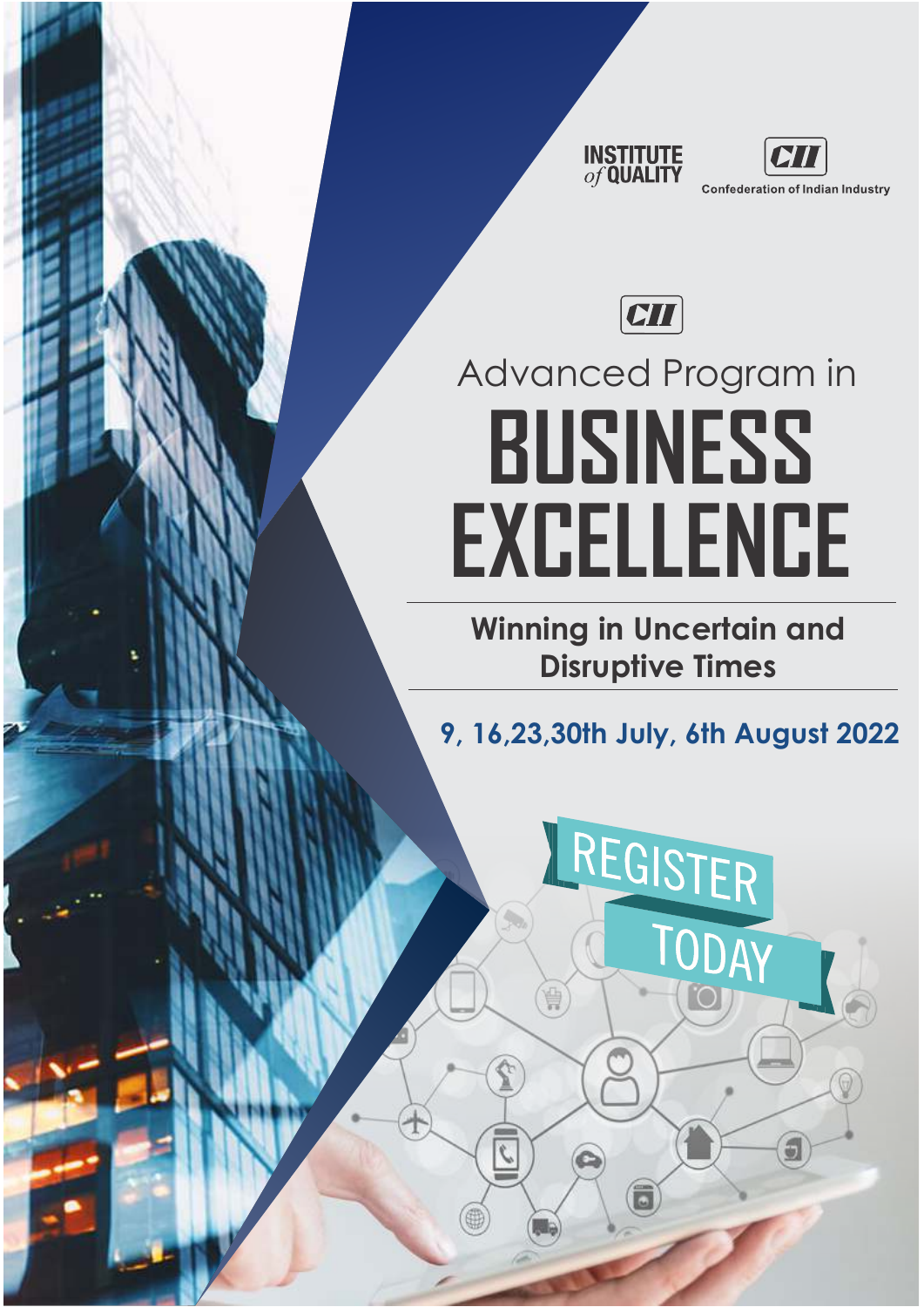### **INTRODUCTION**

Confederation of Indian Industry, jointly with Export Import Bank of India, instituted the CII-EXIM Bank Award for Business Excellence in the Year 1994, with a primary objective of building competitiveness by adopting globally recognised Business Excellence Frameworks.

Over the past close to 3 decades, the program has recognised 12 Role Model organisations, 25+ high maturity organisations and over 500 organisations under different levels of maturity

As part of building leadership and executive capability, we have trained over 10000 business professionals as Assessors or Practitioners of Business Excellence. The flagship program –Assessor for Business Excellence of CII Institute of Quality has been widely recognised as one of the most impacting leadership programs and considered as the must to follow professional development program among senior management members.

Organisations and individuals are facing constant disruptions. The business landscape has changed significantly in the last few years with the advent of disruptive business models, technologies, and uncertainties, which has further accelerated due to the pandemic. This has forced all of us to sharpen our skills including mastering new skills and act with agility.

Business Excellence models provides a framework for scanning the environment, enhancing the leadership capabilities, developing relevant strategies and effectively implementing with a holistic stakeholder focus, providing enhanced value to all stakeholder-leading towards realizing its purpose.

### **To prepare leaders for navigating the uncertainness and drive towards its organizational purpose**

CII Institute of Quality is pleased to announce the Advanced Program in Business Excellence

### **Winning in Uncertain and Disruptive Times**

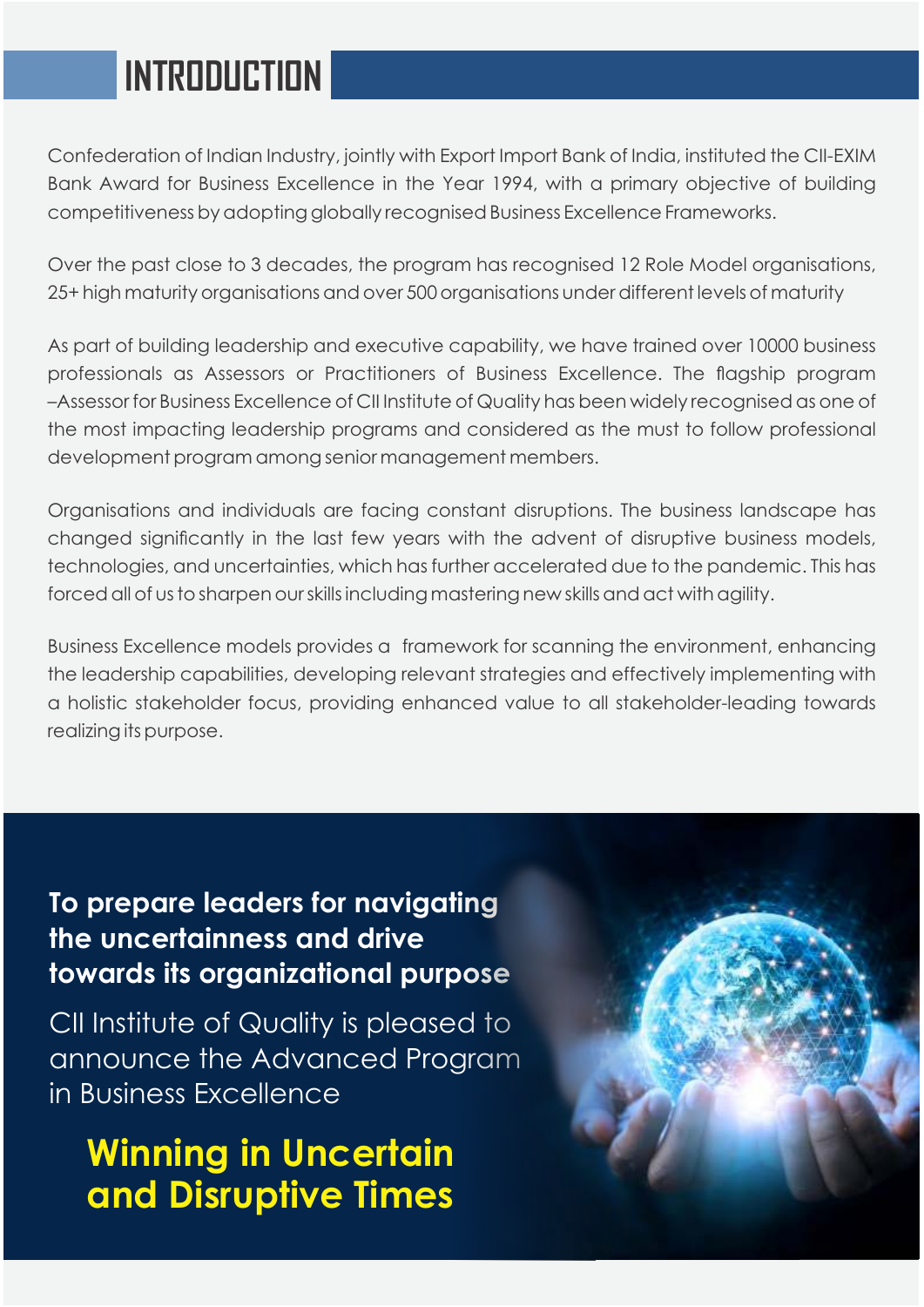### **PROGRAM OBJECTIVES**



**The Advanced Program in Business Excellence: "Winning in Uncertain and Disruptive Times", aims to Deep Dive into**

- Understanding the Fluid Ecosystem & Disruptions
- Driving through the uncertainties- The Leadership Traits
- Purpose as a Force to Drive Organisation
- Ecosystem development
- Strategies to address and leverage disruptions
- Developing and Delivering Value to Stakeholders
- Technology as a Growth Driver
- ESG, SDG & Circular Economy: A Green, Lean and Responsible Organisation
- Understanding the Organisational Performance-Financial & Non Financial
- Creating a Winning culture

## **WHO SHOULD ATTEND**

### **This programme is most-relevant for**



Senior Management professions looking for **Organisational** transformation skills



Entrepreneurs and small business owners looking to lead their businesses in the disruptive times



The Business Excellence Practitioners, who are looking for deeper insights to effectively drive the transformation



The Business Excellence Consultants, who are looking for newer insights and skills to consult organisations in their transformation journey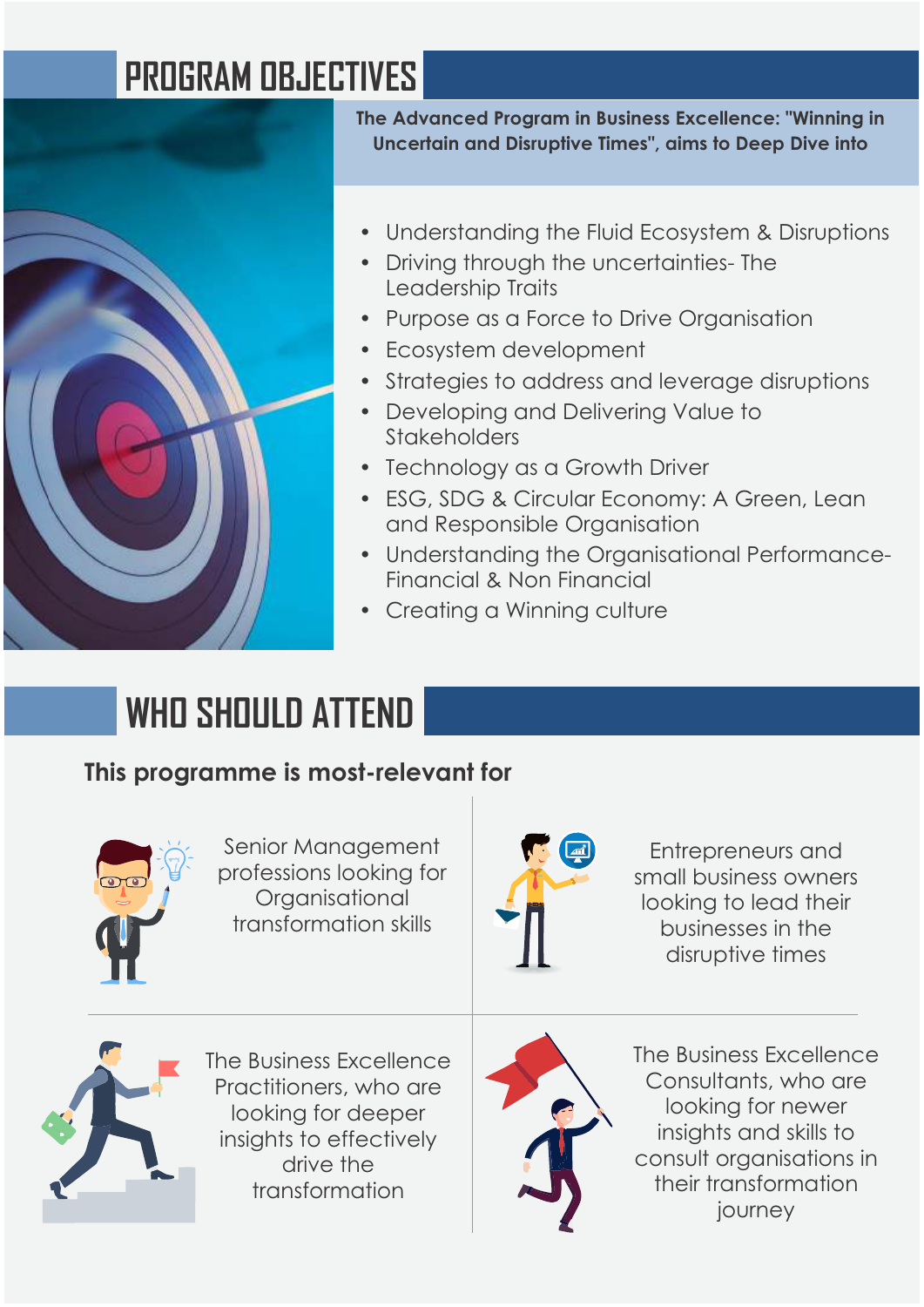1

2

3

**Business Excellence Assessor, Practitioner or Facilitator training based on Business excellence frameworks.**

**Participants must have minimum 10 years experience**

**Participants must be from Senior Leadership, entrepreneur or a consultant** 

## **ELIGIBILITY CRITERIA LEARNING OUTCOMES**

- Gain knowledge about excellence principles
- Understand Leadership Traits for creating and steering an Outstanding Organisation
- Understand and Develop an effective Ecosystem
- Purpose Driven Organisation- Key steps of Purpose to Realization
- Understand the concepts of ESG, SDG, Circular Economy
- Deep Dive into Digital Disruptions- Myths and **Truths**
- Develop and Deliver Sustainable Value
- Key Organisational Priorities: Performance & **Transformation**
- Learn Key Financial and Non Financial Performances

### **BROAD CONTENT**

#### **Module 1**

- Overview of Business Excellence
- The Need for Change & Transformation
- Understanding the Mega trends and **Disruptions**
- Understanding & Developing the Ecosystem
- Stakeholder Needs Identification

#### **Module 2**

- Purpose led Organisation
- Strategy: Connoting the Dots from Purpose to Realization
	- Strategy Development
	- Strategy Deployment
	- Scenario Analysis
	- Business Models
- Leadership Traits: As Change & Transformational Leaders
- Culture- The DNA

#### **Module 3**

- Organisation Design
- People Practices
- Stakeholder Connect
- Seamless Supply Chain- Managing the Upstream and Downstream

#### • Module 4

- Developing & Delivering Value
	- Differentiators
	- Customer Value Proposition
	- Experience Measures
- CII IQ Excellence Framework for Managing Customer Experience
- Understanding Organisational Health
	- Demystifying Key Financial Measures
	- Tracking Key Non-Financial Measures
- Module 5
	- Digital Disruption- Myths and Facts
	- Industry 4.0, Digitization, Cyber Security
	- Leveraging Data: Data Analytics
	- Driving Innovation
- **Module 6** 
	- **•** Building a Lean, Green, Sustainable & Responsible Organisation
	- Environmental, Social & Governance (ESG),
	- UN Sustainable Development Goals
	- Circular Economy- Building a Sustainable and Responsible **Organisation**
	- Driving Excellence- Generic Approaches